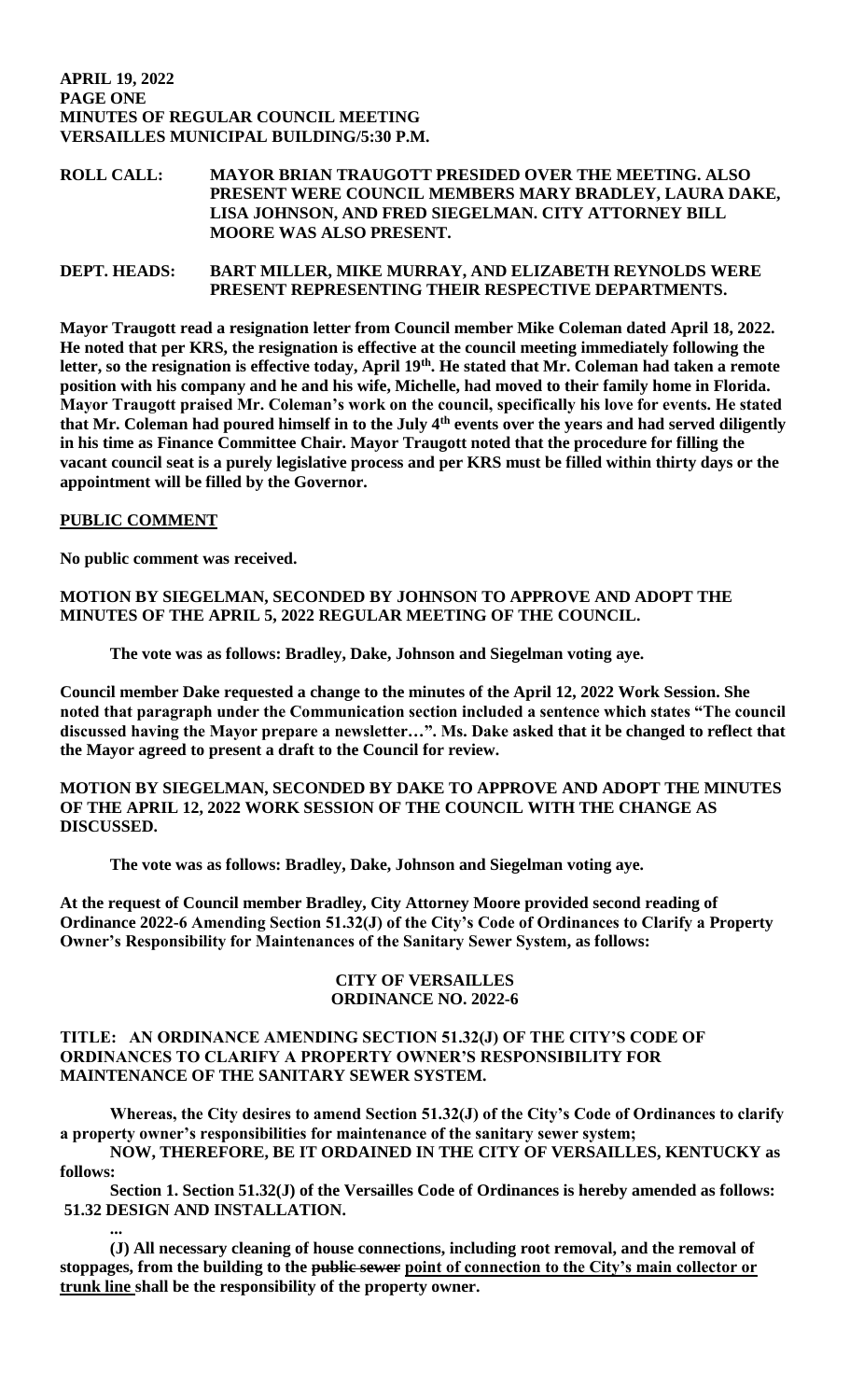#### **APRIL 19, 2022 PAGE TWO MINUTES OF REGULAR COUNCIL MEETING VERSAILLES MUNICIPAL BUILDING/5:30 P.M.**

**Section 2. This ordinance shall become effective after passage and publication as required by law.**

**Introduced and given first reading at a meeting of the City Council of the City of Versailles, Kentucky, held on the 5th day of April, 2022, and fully adopted after the second reading at a meeting of said council held on the 19th day of April, 2022.**

### **CITY OF VERSAILLES**

### **\_\_\_\_\_\_\_\_\_\_\_\_\_\_\_\_\_\_\_\_\_\_\_\_\_\_ BRIAN TRAUGOTT, MAYOR**

**ATTEST:**

### **ELIZABETH REYNOLDS, CITY CLERK**

**\_\_\_\_\_\_\_\_\_\_\_\_\_\_\_\_\_\_\_\_\_\_\_\_\_\_\_\_\_\_\_\_** 

**Public Works Director Bart Miller reiterated that grease and wipes are not flushable and should never be put in the sewer system. He presented a drawing which shows that sewer line referenced in the ordinance which will be the homeowner's responsibility if there is a clog. The City will still replace the line if necessary due to a break.** 

**MOTION BY BRADLEY, SECONDED BY SIEGELMAN TO APPROVE AND ADOPT ORDINANCE 2022-6 AMENDING SECTION 51.32 (J) OF THE CITY'S CODE OF ORDINANCES TO CLARIFY A PROPERTY OWNER'S RESPONSIBILITY FOR MAINTENANCE OF THE SANITARY SEWER SYSTEM.** 

**The vote was as follows: Bradley, Dake, Johnson and Siegelman voting aye.** 

**At the request of Council member Bradley, City Attorney Moore provided first reading of Ordinance 2022-7 Repealing Chapter 98 of the City's Code of Ordinances.** 

**At the request of Council member Bradley, City Attorney Moore provided first reading of Ordinance 2022-8 Amending the Zoning Ordinance to Amend the Definition of Micro-Brewery to Include Class B Distillers Except in the B-1 (Neighborhood Business) Zone.** 

**Council member Johnson presented Resolution 2022-5 which initiates the process through Planning and Zoning for a text amendment to the Zoning Buffers ordinance. She noted that the Resolution removes the statement "excluding USB lands that adjoin Bluegrass Parkway".** 

### **MOTION BY JOHNSON, SECONDED BY DAKE TO APPROVE AND ADOPT RESOLUTION 2022-5 TEXT AMENDMENT REGARDING ZONING BUFFERS.**

**The vote was as follows: Bradley, Dake, Johnson and Siegelman voting aye.** 

**Public Works Director Miller presented the following quotes for fencing at Apollo Park:**

|                        | <b>Sewer Plant Border</b> | <b>Basketball Court</b> | <b>Total</b> |
|------------------------|---------------------------|-------------------------|--------------|
| <b>Geddes Fencing</b>  | \$18,499                  | \$11,323                | \$29,822     |
| <b>S&amp;T Fencing</b> | \$18,350                  | \$10,600                | \$28,950     |

**Mr. Miller recommended the low bid as presented by S&T Fencing.** 

**MOTION BY SIEGELMAN, SECONDED BY DAKE TO APPROVE AND ACCEPT THE QUOTE AS PRESENTED BY S&T FENCING FOR FENCING AT APOLLO PARK IN THE TOTAL AMOUNT OF \$28,950.00.** 

**The vote was as follows: Bradley, Dake, Johnson and Siegelman voting aye.** 

**Mr. Miller provided an update on the skate park equipment that the City received donated from the City of Dayton, Kentucky. He stated that the equipment has all been picked up and just needs to be sandblasted and painted and then it will be placed at the park.**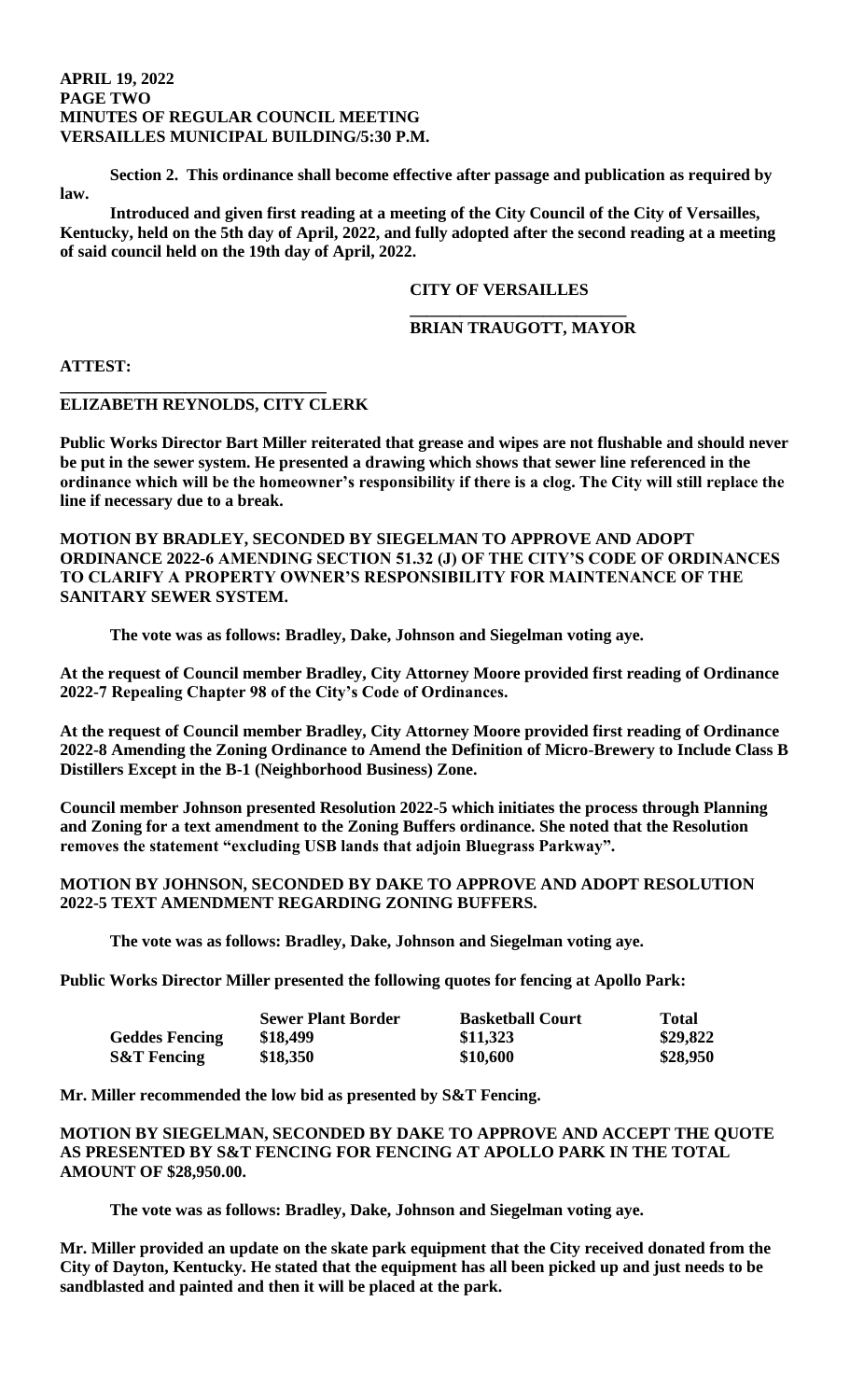### **APRIL 19, 2022 PAGE THREE MINUTES OF REGULAR COUNCIL MEETING VERSAILLES MUNICIPAL BUILDING/5:30 P.M.**

**Council member Dake noted that they had discussed a proposed Transportation Study at the Council Work Session and that they would like to request to solicit RFQ's and price proposals for a study.** 

**MOTION BY DAKE, SECONDED BY JOHNSON TO APPROVE THE REQUEST, AND ADVERTISE, TO SOLICIT RFQ'S AND PRICE PROPOSALS FOR A TRANSPORTATION STUDY AS DEFINED.** 

**The vote was as follows: Bradley, Dake, Johnson and Siegelman voting aye.** 

### **Mayor Miscellaneous**

**Mayor Traugott stated that Community Action assisted 25 households for a total of \$11,549.44 in the most recent two-week reporting period.**

**He noted that he and City Clerk Elizabeth Reynolds were honored to participate in the Versailles Fire Department ceremony earlier today recognizing four new firefighters who completed the VFD's first training program.**

**Mayor Traugott mentioned the successful Kickoff to Keeneland event which was held on Saturday, April 16th. He noted that they are considering holding a similar event during the Fall meet.** 

**He stated that this year's first Block Party will be held on May 20th downtown Versailles.** 

**Mayor Traugott announced that the State is moving ahead on roadwork here in the city, including resurfacing Main Street and working on the sensors at a few of the intersections.** 

**He praised Judge Mattox for his recent rejection of the plea deal in the David Clark murder case.** 

### **Council Miscellaneous/ Committee Reports**

**Council member Siegelman thanked Council member Coleman for his service and hard work during his time on the council. Council member Dake echoed the praise.** 

**Council member Dake stated that the Main Street Clean Sweep will be this Saturday, April 23rd , 9:00am – noon. They will be working to cleanup downtown Versailles as well as Walter Bradley Park in Midway. She noted that the event is sponsored by Bluegrass Greensource and Keep the Bluegrass Beautiful.** 

**Ms. Dake noted that the four benches that were purchased using a grant from the Woodford Community Fund have been delivered and she thanked the City employees and Recreation Department employees for their assistance in assembling some of the benches.** 

**She stated that the Big Spring Park Overlook Deck will have landscaping completed around the deck using a grant award.** 

**Council member Johnson announced a Building Standards and Downtown Development Committee meeting to be held April 25th 4:30pm – 6:00pm at the Versailles Police Department. The meeting is open to the public and will feature David Gogel, a guest speaker from Rockland, Maine, who will discuss a small town revitalization that they did.** 

**Mayor Traugott added that LEX18 is doing their spotlight on Versailles this week with a different focus each day.** 

#### **Department Directors**

**Public Works Director Miller provided an update on the City Hall window replacement. He noted that the project is nearing completion and that he and City Clerk Reynolds are getting quotes on different options for window treatments.**